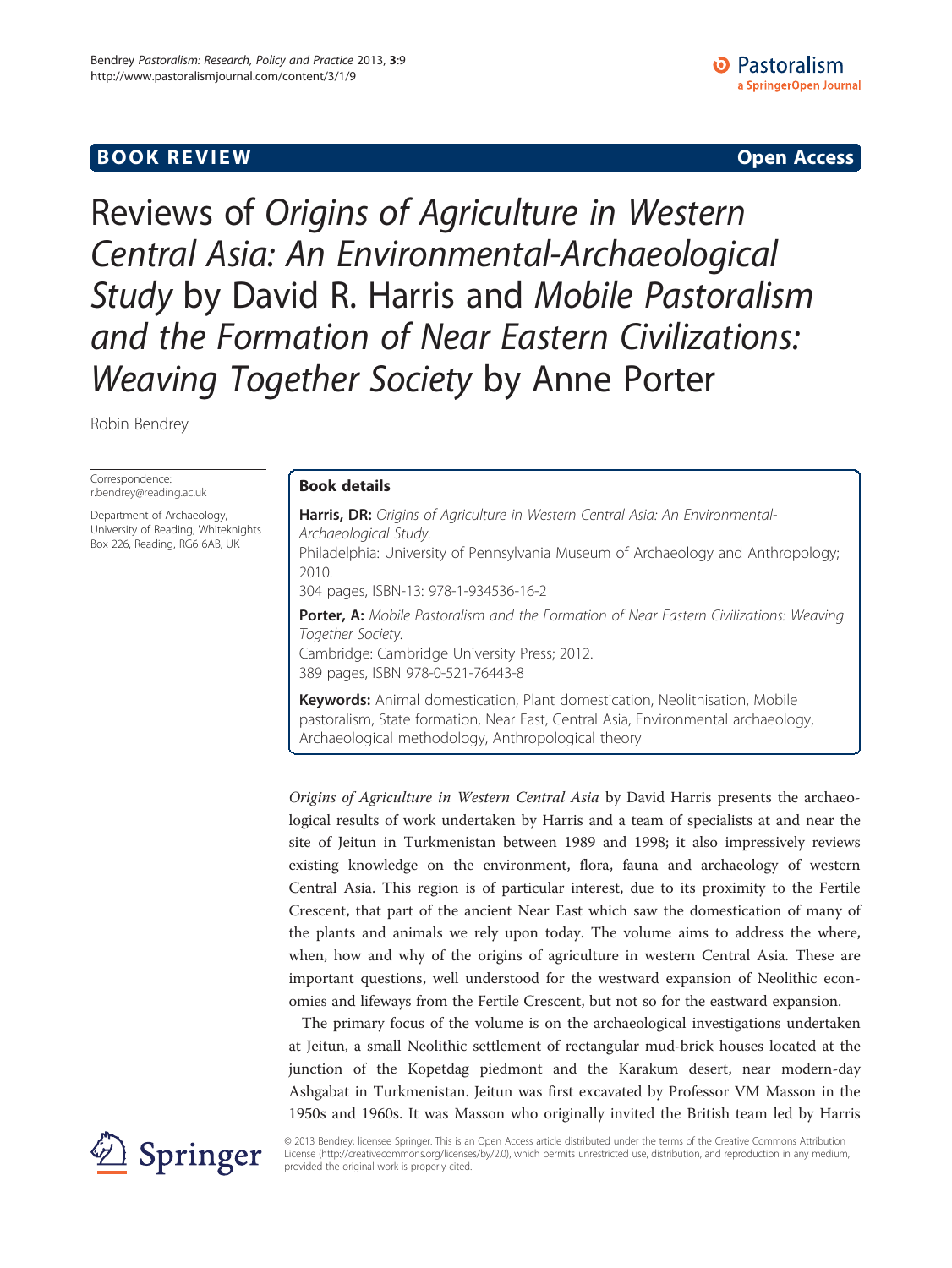to be involved and apply modern methods of retrieval, analysis and dating at Jeitun. Harris' work began in 1989, but Masson had to withdraw his participation in 1991 when Turkmenistan became an independent country from the USSR. The volume also reports excavations at the Dam Dam Cheshme rockshelters in the Bolshoi Balkhan massif, an outlier of the Kopetdag Mountains in western Turkmenistan, near to the eastern shore of the Caspian Sea. This work was aimed at recovering and dating plant and animal remains that would illuminate the nature of the Mesolithic-Neolithic transition at these sites.

The volume is divided into five parts, within which there are a diversity of singleand multi-authored chapters. Part I consists of four chapters discussing the physical environment and ecology, both past and present, of the region and the site locales. This includes discussion of climate, local environments, hydrology, vegetation and fauna. The chapter on the Jeitun local environment is co-authored with Susan Limbrey and that on the Bolshoi Balkhan sites with Jen Heathcote.

In two chapters co-authored between Harris and Jennifer Coolidge, Part II presents reviews of the history of archaeological research in the region and of the archaeological record for the Mesolithic and Neolithic periods for Turkmenistan and adjacent areas. These chapters are extremely useful, not only in providing overviews of the history and development of prehistoric archaeological research in these areas, but also in bridging the scholarship between the different areas.

In Part III of the book, Harris gives reviews of Neolithic domestic plants and animals and their origins. These are concise, accurate and thorough reviews, combining archaeological, biogeographical and biomolecular approaches. These are the backdrop for Harris' later consideration of the origins of farming in western Central Asia, and whether or not there could be local domestication events, but stand as useful summaries of wider geographical significance.

Part IV presents the results of the archaeological excavations in Turkmenistan by Harris and his team. The first chapter of this section is co-written with Chris Gosden, who became co-Director of the project following Masson's withdrawal, and lays out the details of the excavation and survey work conducted at Jeitun and in the Bolshoi Balkhan region. This is followed by two chapters of specialist reports presenting the detailed evidence from the investigations: dating (co-authored with Chris Gosden and John Meadows), yard deposits and building materials (by Susan Limbrey), palaeosols (Keith Wilkinson), phytoliths (Mary Larkum), macro-plant remains (Michael Charles and Amy Bogaard), wood charcoal (Eleni Asouti), pollen and charcoal-particle analysis (Harris), animal bones (Keith Dobney and Deborah Jacques), chipped stone (James Conolly), and pottery (Jennifer Coolidge).

Solely authored by David Harris, Part V consists of two concluding chapters that pull together the results from the excavations into the regional context, reviewed earlier on in the book, presenting synthetic accounts of the Neolithic settlement and subsistence and the origins of agriculture in western Central Asia. The volume is supported by a number of appendices, which provide data from the archaeological work undertaken by different members of the team.

Although the investigations were limited in extent, the fine detail of the approach does offer valuable data in relation to the understanding of early farming and the integration of animal and plant economies within the context of the local environment (issues also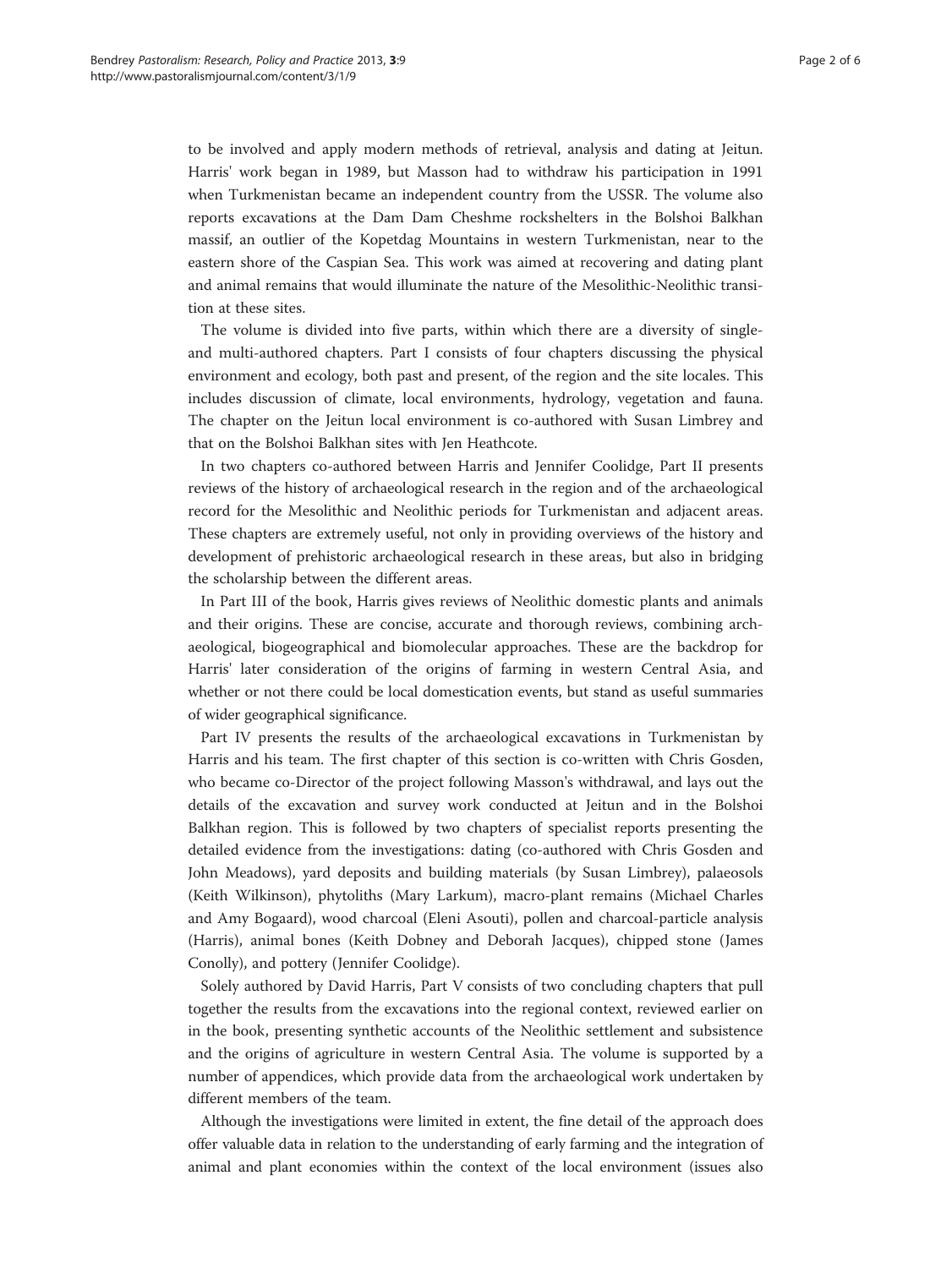developed in the book by Porter; see below). From the recovered macro-plant material studied by Charles and Bogaard, there is a dominance of glume wheats (mainly einkorn) and a lack of emmer. The latter is notable in relation to other sites in the Southwest Asian Fertile Crescent, where it is an important crop. Harris argues that the narrow range of cereals found at Jeitun could be related to local conditions of aridity, soil salinity and environmental instability, and that crop cultivation would have contributed less to subsistence than at Neolithic sites around the Fertile Crescent. The relatively small animal bone assemblage (a little over 500 bone fragments) recovered from the 1993 and 1994 excavations and analysed by Dobney and Jacques provides a picture in which the bones of domestic caprines (goats and sheep) dominate. Although the assemblage is small, goat bones out-number those of sheep, indicating that higher numbers of goats were husbanded. The authors suggest that this emphasis on goats could be associated with selection according to milk production, although it would also be interesting to know to what extent environmental factors are influencing herd compositions (e.g. Bendrey [2011](#page-5-0); Krader [1955](#page-5-0)). Perspective on the management of the domestic caprines is provided by the study of the macro-plant remains by Charles and Bogaard. They identified plant seeds within recovered sheep/goat dung pellets which give insights into the local environments where the animals grazed. The pellets contained the seeds of late-flowering plants, such as species of Aeluropus, Scirpus and Suaeda, which are likely to have matured too late to have been harvested with cereal crops. These species tolerate saline soils and are a valuable grazing resource and suggest that the animals were pastured in brackish areas along the banks of watercourses in the area in late summer and early autumn (i.e. after the cereal harvest). The presence of other, less salt-tolerant plant taxa is suggestive of more productive habitats and may indicate that cultivated areas left fallow were also important areas for grazing following harvests. In conclusion, Harris proposes a seasonal pattern of livestock movement (assuming that Jeitun was occupied throughout the year) whereby herds were maintained close to the settlement during the autumn and winter, and that they were perhaps pastured, daily, in desert and riparian plant communities. With the evidence to hand, Harris wisely does not attempt to estimate the distances over which the livestock may have been herded, but does suggest that long-distance herding, onto the piedmont of the foothills of the Kopetdag, seems unlikely.

As well as the fine detail understanding, this study has also contributed to the broader project aims. With origins in the eastern Fertile Crescent, where we have evidence for caprine herding and cereal cultivation at least by the eighth millennium BC (Zeder [2011](#page-5-0); Matthews et al. [2013\)](#page-5-0), Harris argues for the spread of agro-pastoral settlement across northern Iran in the seventh millennium BC, becoming established in southern Turkmenistan by ca. 6100 BC. Harris also favours an interpretation of the spread of these Neolithic lifeways by migrant settlers, although adoption by local hunter-fisher-gatherer groups is also acknowledged as a possible element.

This is an important work. It is very well illustrated, with frequent and clear maps, and is produced to a very high standard. It is an integrated environmental archaeological study par excellence (albeit on a relatively small scale) and offers a thorough and exceptionally useful account of the evidence for the origins of agriculture in this region. Jeitun is undoubtedly a regionally and internationally important site, but it is Harris' masterly critical review of its regional context that makes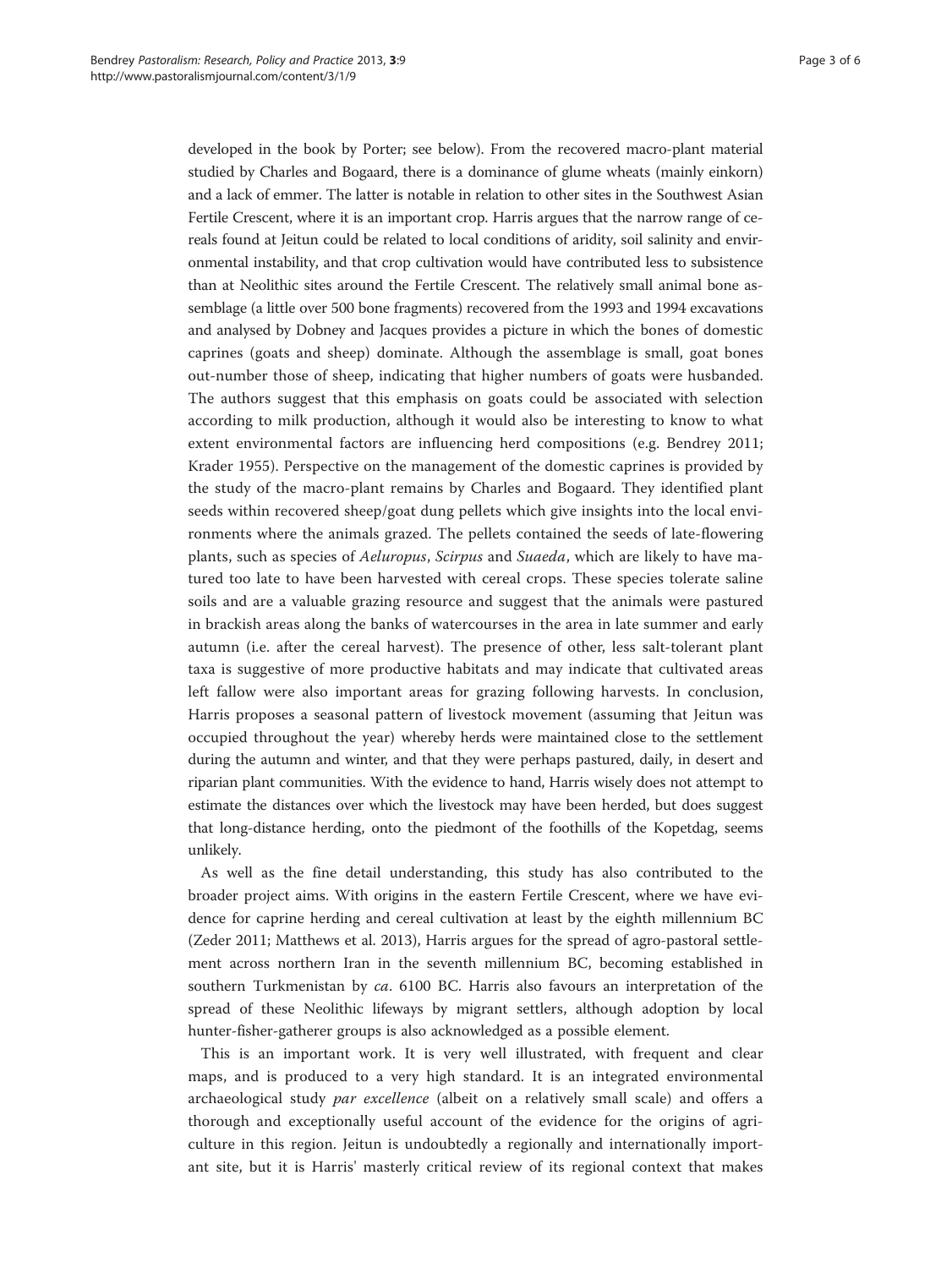this book essential for anyone working on the origins and spread of agropastoralism in both the Near East and Central Asia.

Moving forward some two millennia in time, Anne Porter's volume Mobile Pastoralism and the Formation of Near Eastern Civilizations is a very different type of book. In this volume Porter integrates archaeological and cuneiform sources to explore social structure, ritual, political and religious ideology and the continued integration of mobile and sedentary elements of society in the region. She picks up on a number of themes, including the methods and perspectives used to examine the archaeological and historical records, structures and practices of social and political integration and differentiation, and the role of kinship in socio-political cohesion and function. Porter's thesis is that recognition and discussion of mobile pastoralists in the Near East have been relegated in archaeological accounts, an oversight which may be viewed within the context of the marginalisation of pastoralists in the modern world, and the fact that these accounts are written by scholars from sedentary societies focussing on the machinery of the early states. Mobile pastoralists are often viewed in opposition to sedentary society, something conflicting and 'other'. Rather, Porter addresses the idea that the sedentary and mobile peoples of the ancient Near East were in fact parts of the same groups. The book considers the area of the Near East that lies around and between the Euphrates and Tigris, for the period 4000 to 1500 BC, that period where we witness the birth of cities, governments, writings and laws.

The book is divided into four main chapters. 'The problem with pastoralists' is the title and subject of the first chapter. This lays the theoretical groundwork for the chapters that follow through reviews of the archaeological and anthropological literature related to interpretations of the role of mobility in the ancient Near East. Amidst a wealth of discussion emerge a number of crucial points, especially the extension of the marginalisation of pastoralists in the modern world back into considerations of the past, assumptions on the relationship between mobility and socio-political organisation, and the problems with the applications of concepts of 'tribe' and 'state' in archaeological theory. Porter underlines the point that a profound divide between mobile herder and sedentary farmer is a theoretical construct and not an essential construct, as raising plants and animals has been recognised as integrated elements from the origins of farming (as discussed for Harris' volume, above).

Chapter 2 deals with the question of the fourth millennium BC 'Uruk expansion'. This expansion is identified through the spread of a distinctive material culture, thought to originate from the city of Uruk in southern Mesopotamia, throughout a large area of the Near East. What makes this story particularly interesting, and raises the stakes for understanding human cultural trajectories, is that some of the key innovations in the history of modern humans - the development of cities, states and writing are awarded to this period in the Near East.

In Porter's detailed reconsideration of the archaeological record of this time, she places mobile pastoralism as the central mediating dynamic of the expansion and revisits the archaeological record through this lens: 'There is no explanation that readily accounts for the ebb and flow of contact across the landscape, the consistency with which settlement changes yet the inconsistency of those changes – no explanation except one ... Close attention to small patterns within larger ones reveal a process – and indeed a performance – of contact that is ultimately orientated to mobile pastoralism.' (p. 92). In particular, she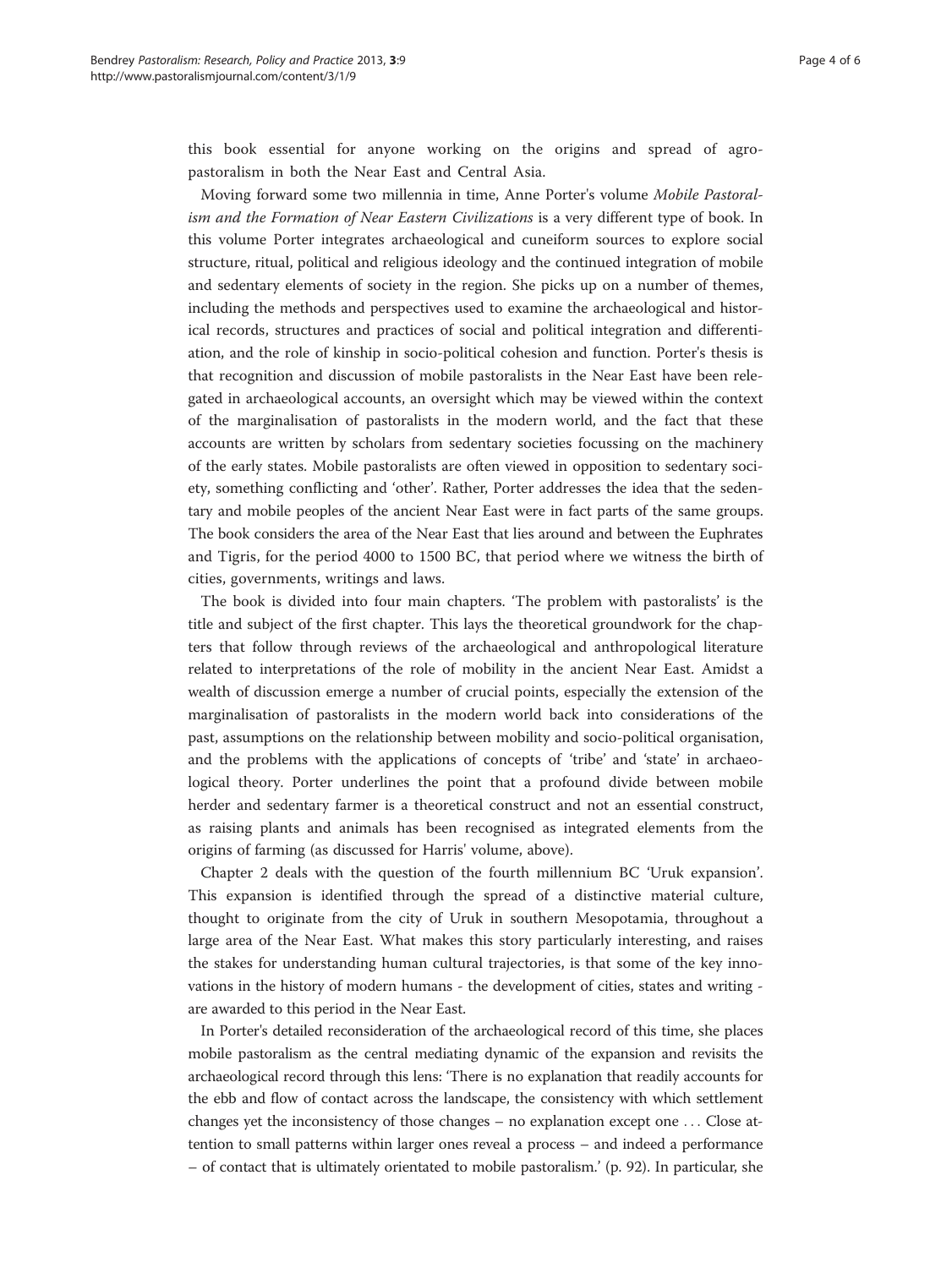sees mobile pastoralism as explaining the distribution and density of Uruk material culture, especially the enigmatic bevelled-rim bowls.

Porter sees early fourth millennium urban expansion involving the cultivation of greater areas of land nearby, pushing grazing flocks further from the city; coupled with an increased demand for wool driven by the burgeoning textile industry, these factors drove the expansion of mobile pastoralism. It is not that these factors have not been previously considered in the Uruk expansion (e.g. Lees and Bates [1974;](#page-5-0) McCorriston [1997](#page-5-0)), but that few authors have systematically explored the archaeological record though the lens of mobile pastoralism. This situation is due to the difficulties in identifying mobile pastoralism in the archaeological record and as 'the nature of mobile pastoralism is considered antithetical to those changes – urbanism and associated administrative technologies, especially writing – and therefore pastoralists and pastoralism could provide no kind of dynamic in their engendering' (p. 88). Porter also differs from most other authors in that she does not see the trajectory leading to the marginalisation of nomadic pastoralists, but rather that they remain part of the same system, connected to the sedentary farmers and urban peoples. She also sees kinship and religion as the ties that configured socio-political relationships and worked against the disintegrating forces expressed by the mobility practiced by part of the population. Porter's vision of mobile pastoralism as the central dynamic of the Uruk expansion leads into a number of further ramifications as she works through the body of evidence, which impact on the nature of an Uruk 'state' and the origins of writing.

These ideas are further developed in Chapter 3 in a consideration of 'secondary' urbanism (the Uruk expansion being primary) and state formation during the third millennium in the northern part of the study area (Syria and Turkey). She sees the structures and practices of social and political interaction deriving from those begun in the fourth millennium. With the numbers of sheep and goats in the hundreds of thousands for polities, animal husbandry must have been practiced with a significant element of mobility, often over long distance. Porter understands these animal husbandry practices to have been undertaken as family-based activities, providing for the seasonal fluctuations in labour requirements of animal husbandry and acting against the socially fragmenting nature of long-distance mobility, a 'geography of kinship' acting to maintain socio-political coherence over geographically vast polities.

Porter is keen to explore the nuanced functioning of society, how different people perceived themselves and each other and engaged in their relationships, and not just to assign labels of 'seminomadic' or 'semisedentary', terms which add little to the analysis and understanding of these past cultures. In a detailed consideration of the archaeological record, Chapter 3 discusses how ritual and power, or religion and the polity, were articulated. For example, she discusses how cultic centres were vital 'hinges' in complex networks of integration linking city and countryside, and mobile and sedentary kin.

Chapter 4 considers the origins of the Amorrites, also known by their Sumerian name of Mardu, traditionally seen as nomads of external origin, before taking control of Mesopotamia in the early second millennium BC. The chapter is a literary analysis, beginning with the stories of Gilgamesh, King of the city of Uruk. Porter considers how to read the texts, the actions of history making and storytelling, and the political nature of social, ethnic and linguistic identities. She also discusses the problems, nature and